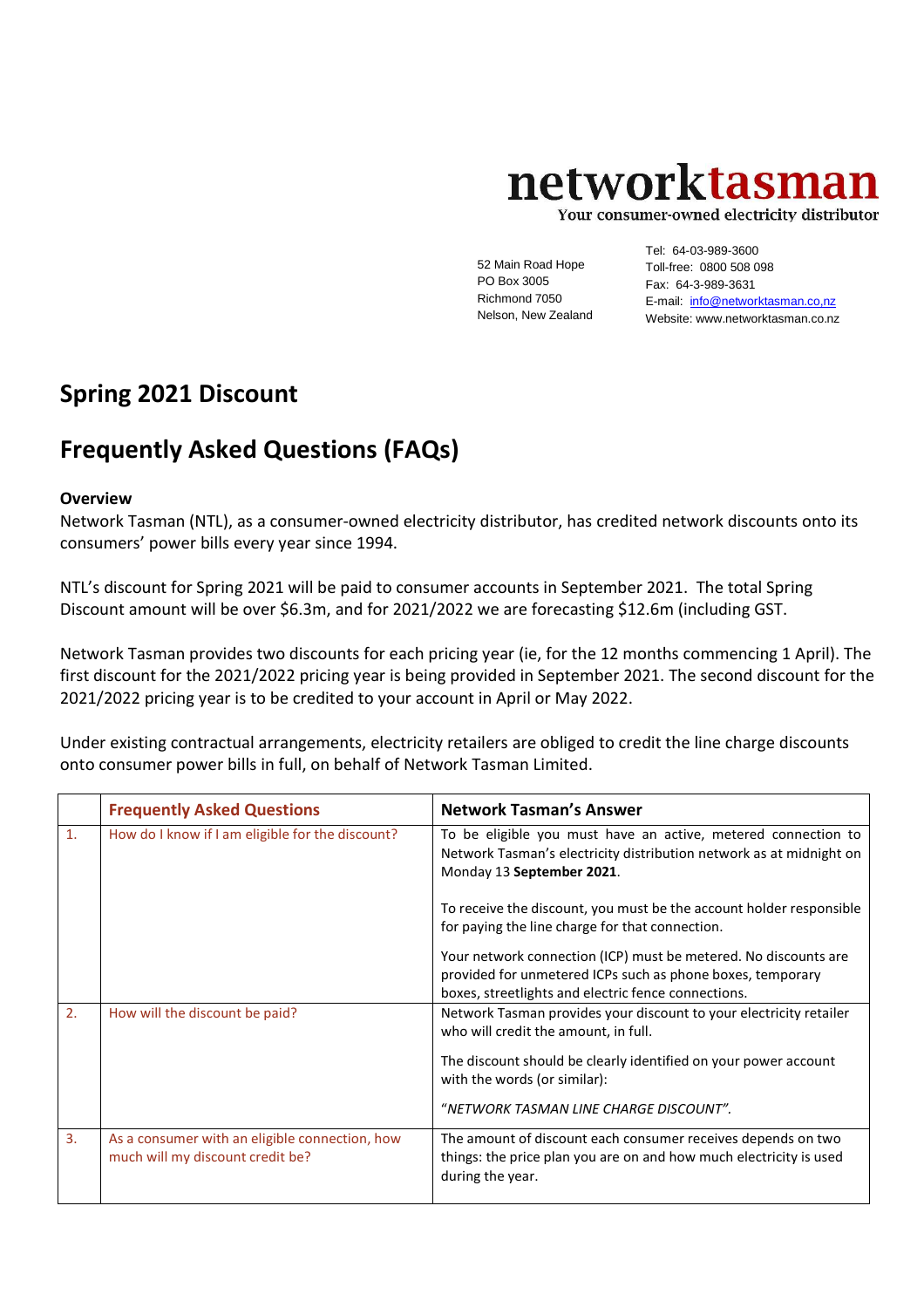|     | <b>Frequently Asked Questions</b>                                                                                              | <b>Network Tasman's Answer</b>                                                                                                                                                                                                                                                                                                                                        |
|-----|--------------------------------------------------------------------------------------------------------------------------------|-----------------------------------------------------------------------------------------------------------------------------------------------------------------------------------------------------------------------------------------------------------------------------------------------------------------------------------------------------------------------|
|     |                                                                                                                                | Most consumers will receive a discount between \$30 and \$100.<br>Those consumers who use a lot of electricity will be at the higher<br>end of that range, those who use less electricity will be at the lower<br>end of that range.                                                                                                                                  |
| 5.  | How does Network Tasman determine my annual<br>electricity consumption?                                                        | Your electricity retailer supplies Network Tasman with the<br>consumption data (kWh usage) based on meter readings at your<br>connection (ICP).                                                                                                                                                                                                                       |
|     |                                                                                                                                | This information is used as the basis for calculating your discount<br>credit over the year.                                                                                                                                                                                                                                                                          |
| 6.  | How can I find out my connection's consumption<br>level used for calculating my discount?                                      | The consumption used in calculation of your discount relates to the<br>specific ICP number shown on your power account eg<br>0000045362NT38C.                                                                                                                                                                                                                         |
|     |                                                                                                                                | By visiting our website and entering in your ICP number, you can<br>view your discount and the consumption (kWh) data used to<br>calculate it: http://www.networktasman.co.nz/discountcalculator                                                                                                                                                                      |
|     |                                                                                                                                | The discount calculator provides the total discount that you will<br>receive.                                                                                                                                                                                                                                                                                         |
|     |                                                                                                                                | The website also enables you to view your discount information<br>from prior years. If you do not have access to the internet, call<br>Network Tasman on 0800 508 098 to obtain the details you require.                                                                                                                                                              |
| 7.  | Is there a maximum or a minimum discount                                                                                       | There is no maximum or minimum on the discount amount that an                                                                                                                                                                                                                                                                                                         |
| 8.  | amount for any consumer?<br>I know I am eligible for a discount, but when will I<br>receive it?                                | individual consumer may receive.<br>The Spring discount will appear as a credit on your power account<br>sometime between late-September and early October 2021. The<br>exact date will depend on when your account is scheduled for<br>delivery from your retailer's billing cycle.                                                                                  |
| 9.  | Can I have a cheque instead of a credit on my<br>power account?                                                                | No, the discount is a credit applied against the line charge<br>component of your power account and it is not a cash distribution.                                                                                                                                                                                                                                    |
|     |                                                                                                                                | Network Tasman does not pay discounts out by cheque.                                                                                                                                                                                                                                                                                                                  |
| 10. | What should I do if the discount credit does not<br>appear on my April or May 2020 power account<br>and I think I am eligible? | Contact your electricity retailer or call Network Tasman on<br>0800 508 098.                                                                                                                                                                                                                                                                                          |
| 11. | If I own multiple properties or have more than one<br>connection to my property - will they each receive<br>a discount?        | You will receive a discount for each separate eligible supply point<br>(ICP) for your property (or properties) provided you are the person<br>responsible for the power bills at each connection point. ie, if you<br>receive separate power billings for each connection (ICP) then you<br>should also receive a separate discount for each of those<br>connections. |
| 12. | I am a landlord and currently have tenants in my<br>property, but I haven't received the discount?                             | The discount will always be credited to the person who has their<br>name on the power account as at the eligibility date for the<br>particular connection concerned.<br>Normally this will be the tenant of the property if they are<br>responsible for paying the monthly power bills.                                                                               |
| 13. | If I have switched retailers during the year, will I<br>still receive a discount?                                              | Yes. It does not matter who your retailer is, or if you have changed<br>retailers, because the discount comes from your local distributor,<br>Network Tasman, and it must be passed on to you by your current<br>retailer.                                                                                                                                            |